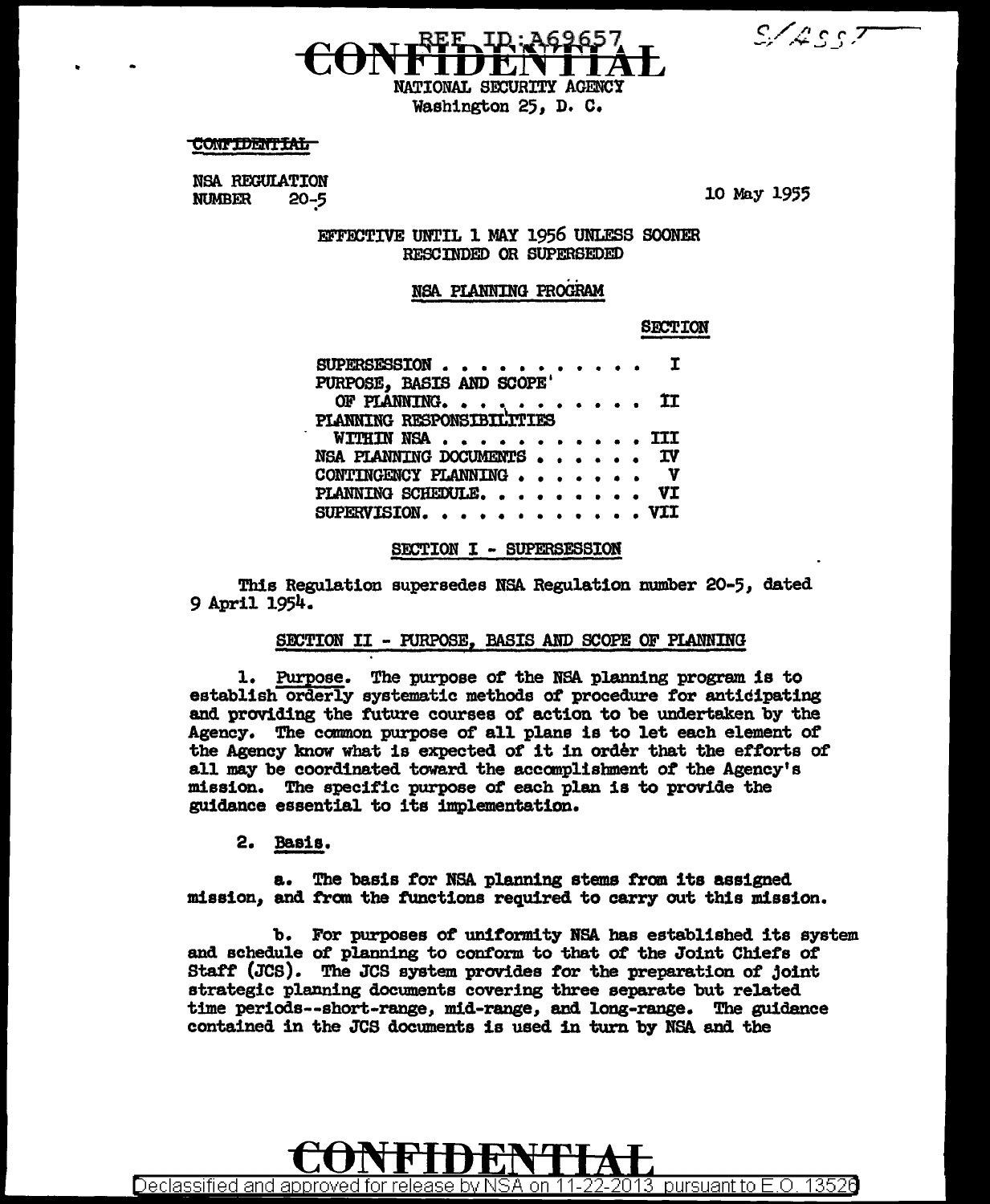# CONFIDENTIAL

### 99lf.HBBlf!:Elm

### NSA REGULATION NO. 20-5 10 May 1955

military services in the preparation of their planning and programming documents. The basic joint strategic planning documents prepared by the JCS and the related time periods covered by each document are as follows:

- (l) The Joint Long Range Strategic Estimate (JLRSE) long-range
- (2) The Joint Strategic Objectives Plan (JSOP) midrange
- $(3)$  The Joint Strategic Capabilities Plan  $(JSCP)$  -Short range.

3. Scope. The NSA system and schedule of planning, like that of the JCS, involves planning in three related, but separate, phases (See Appendix A). These three phases with their terms *ot* reference and theme of development are:

a. Short-range: Short-range planning provides measures capable of immediate implementation. It translates the guidance received fran the JCS, Secretary of Defense and established policy into courses of action to be undertaken by the Agency in event *ot*  certain emargencies, or a general war which occurs with little or no warning. Since 1t deals essentially with the utilization of current resources it is described as "capabilities" or "emergency" planning.

b. Mid-range: Mid-range planning develops the guidance received from the JCS, from the Secretary of Defense, and from current established policy. It provides guidance for NSA primary program development for the fiscal year immediately preceding a fouryear general war assumed to begin three years in the future. This planning establishes objectives in terms *ot* personnel, equipment, facilities, and resources to be sought for a specific fiscal year and the mobilization requirements needed for a general war.

c. Long-range: Long-range planning produces the broad estimates of future requirements pertinent to the ultimate successful accomplishment of the Agency's mission. It postulates, in broad terms, consistent courses of action to be undertaken by the Agency in its long-range development. It particularly furnishes guidance for midrange planning.

#### SECTION III - PLANNING RESPONSIBILITIES WITHIN NSA

The responsibility for planning within NSA culminates in the Director. He delegates over-all supervision of planning activities to the Chief, Plans and Policy Division, who is assisted as required by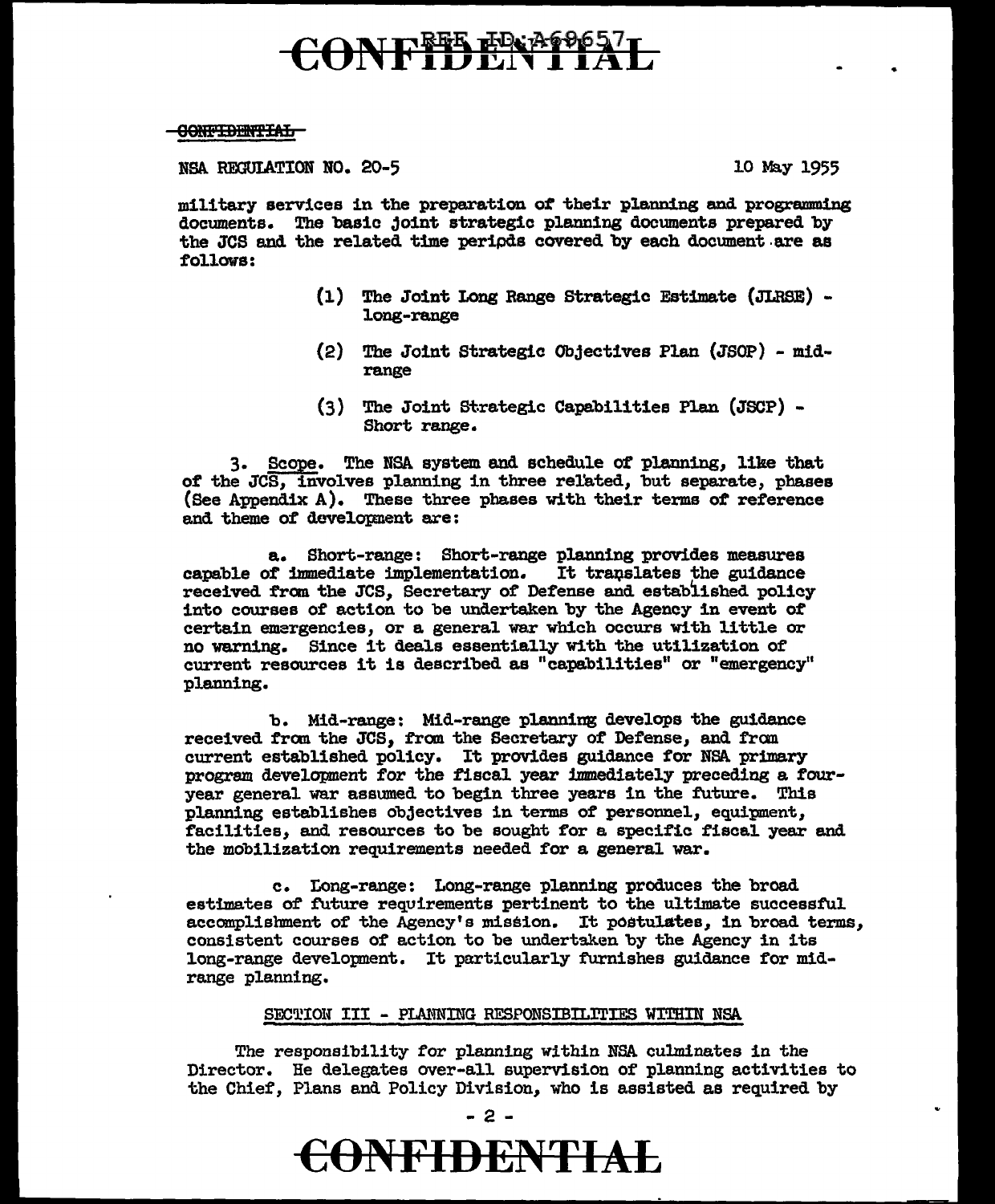# ONFIDENTIA

### CONFIDENTIAL

NSA REGULATION NO. 20-5

10 May 1955

the Chiefs of the other staff divisions and operating elements of the Agency. The assignment of planning responsibilities to the chiefs of staff and operating elements of NSA is included in the NSA Organization Manual.

### SECTION IV - NSA PLANNING DOCUMENTS

1. Long-Range. The document which the NSA long-range planning system produces is the NSA Long-Range Estimate (NSALRE).

a. Purpose. The NSALRE establishes, in general terms, estimated future (5-10 years hence) requirements of the Agency in order to furnish the following:

- (1) (Aidance for the orderly long-range development of the Agency.
- (2) Guidance for determination of specific mid-range objectives.
- (3) Direction for current and future research and development activities conducted by, or under cognizance of the Director, NSA.

b. Timing. As shown in Section VI preparation of the NSALRE is initiated on 1 August and coincides with the same period of time as the JIRSE, i.e., the five-year period beginning 1 July approximately five years subsequent to its dissemination. For example the 1956 NSALRE will cover a five-year period beginning 1 July 1961 to 1 July 1966. It is published and disseminated as soon as possible after the scheduled date of dissemination of the JIRSE (30 September annually) but in any event not later than 1 February following. The NSALRE will be revised annually in order to take cognizance of new developments.

2. Mid-Range. The document which N5A mid-range planning produces is the NSA Mid-Range Plan (NSAMRP).

a. Purpose. The NSAMRP translates the strategic mid-range guidance furnished by the JSOP and other sources into courses of action and specific objectives of this Agency considered attainable by the mid-range period. In developing the plan due consideration is taken of current capabilities and long-range strategic objectives. In addition the NSAMRP provides the following:

> (1) Guidance for the pre-D-day development of personnel, facilities, and materiel required to support the strategic concepts for peacetime and military operations short of general war.

## CONFIDENTIAL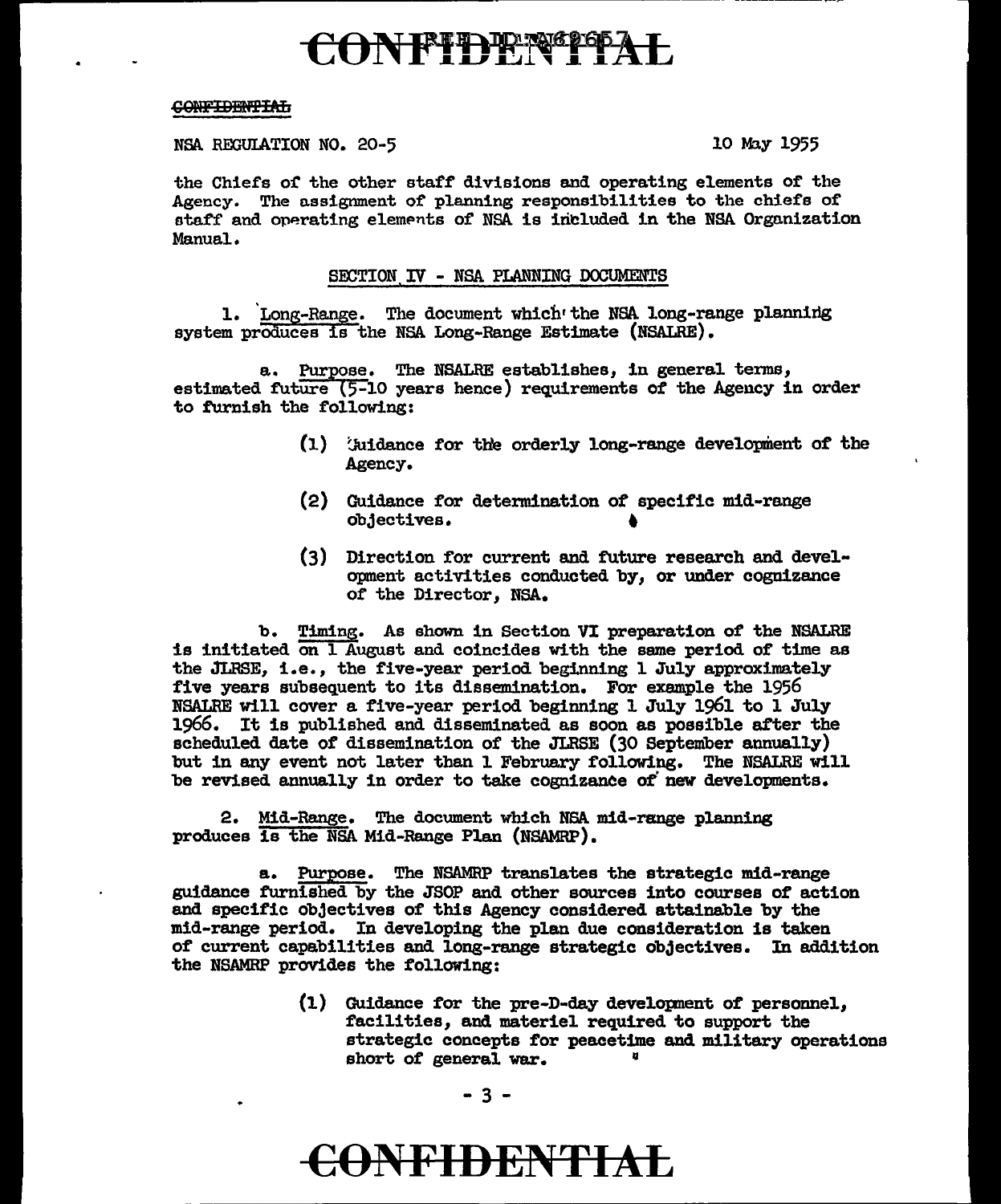## CONFFEENT TAL

#### <del>CONFIDENTIAL</del>

NSA REGULATION NO. 20-5

10 May 1955

- (2) Guidance for the development of the mobilization requirements of the Agency to support an assumed general war of four years duration commencing on the D-day indicated in the plan, to include:
	- (a) Requirements for the first or emergency phase of the war.
	- (b) Requirements for the second or completion phase of the war.
	- (c) Basis for post-war operations.

b. Timing. The plan covers the same period of time as the JSOP; it covers a target fiscal year beginning two years in the future and projects itself to cover a four-year general war commencing on 1 July immediately following the target fiscal year. For example the 1955 NSAMRP has a target fiscal year of  $FY-58$  (i.e., beginning 1 July 1957) and assumes a four year general war commencing 1 July 1958. As shown in Section VI annual preparation of the NSAMRP is initiated on 1 May. The plan is published and disseminated no later than 1 November in order that work on the NSA primary programs can be initiated without delay.

c. Relationship of the NSAMRP to the NSA Primary Program. As shown in Appendix B, the objectives established by the NSAMRP for a target fiscal year provide the basis for the development of the NSA primary programs and the NSA budget for this target year. The NSAMRP establishes the objectives or goals; the primary programs set forth the procedures or scheme of progressive actions to be undertaken during the target fiscal year in order to achieve these goals. Immediately upon approval of the NSAMRP (and no later than 1 November of each year) preparation is initiated on the NSA primary programs. For the subsequent relationship of program development and budgeting, see NSA Regulation 113-1.

3. Short-Range. Short-range or "capabilities" planning conducted by the Agency produces two types of documents: the NSA Capabilities Plan (NSACP) and the NSA Disaster Plan (NSADIS).

- NSA Capabilities Plan (NSACP). a.
	- $(1)$ This plan establishes the specific tasks and courses of action to be undertaken by this Agency in surport of the strategic short-range concepts furnished in the JSCP. The plan sets forth detailed concepts based on current capabilities of how the Agency will provide cryptologic support to authorized departments and

 $-1 -$ 

## <del>CONFIDENTIAL</del>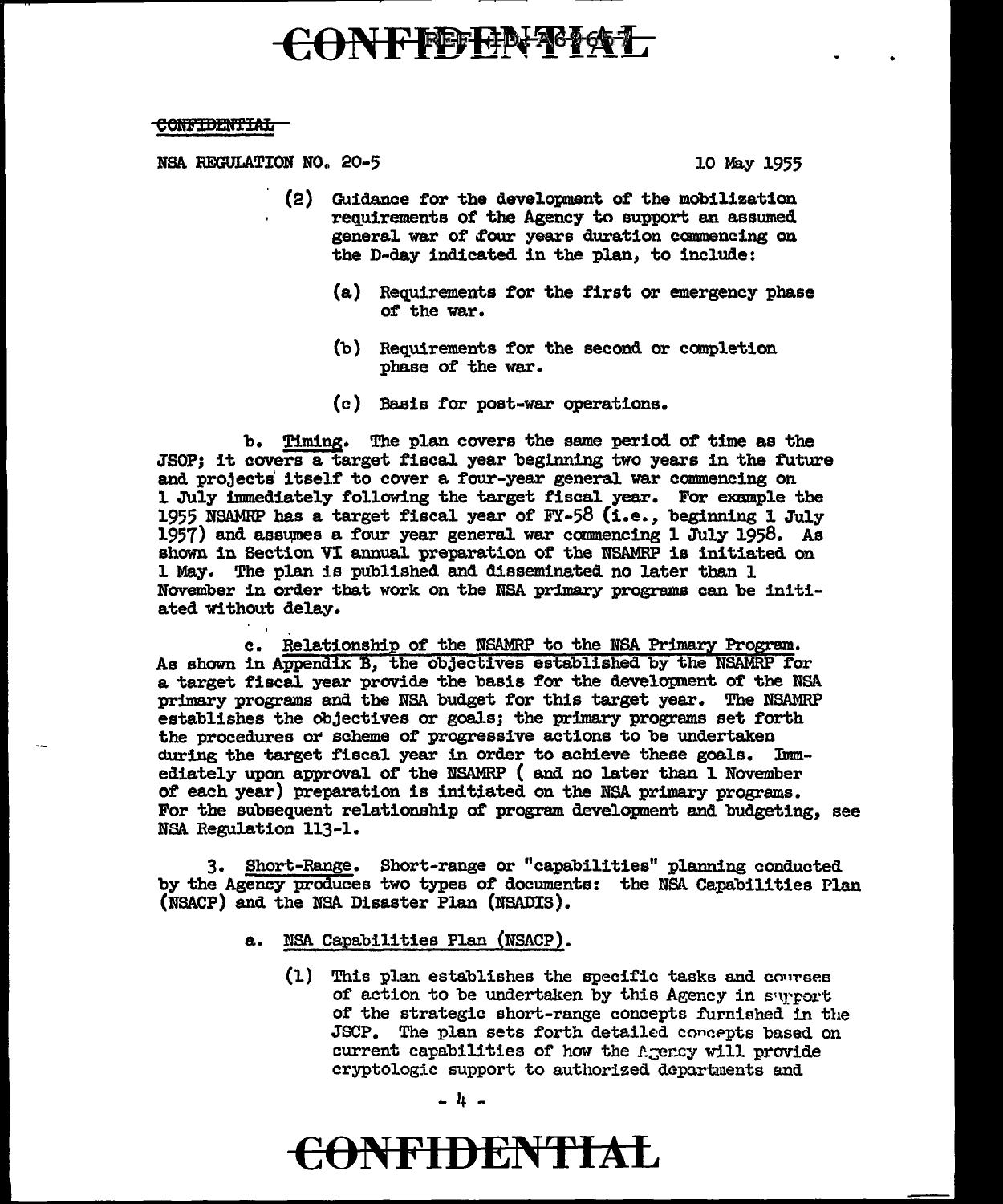### REF ID:A69657 ONFIDENTIAL

### **CONFIDENTIAL**

NSA REGULATION NO. 20-5 10 May 1955

agencies of the U. s. for a four-year general war undertaken with little or no warning. The plan includes the following:

- (a) The employment of NSA and Service cryptologic forces and resources during the emergency phase of a general war assumed to start on D-day.
- (b) The phased development and expansion of NSA and Service cryptologic forces and. resources for a period of  $48$  months after D-day in order to provide the most erfective support to the war effort.
- (2) Timing. The plan assumes the same D-day as the JSCP  $\overline{(1.e., 1 July of the fiscal year for which the plan is})$ prepared). The plan is prepared annually. As shown in Section VI preparation is initiated immediately upon receipt of the JSCP and is published and distributed no later than l July of each year. The plan is valid for the one fiscal year for which it is directed, and covers a. four-year general war starting on the D-day' indic~tod in the plan or at any time during the effective period of the plan.

b. NSA Disaster Plan (NSADIS). This plan prescribes the preparatory tasks to be performed by the Agency and subsequent objectives to be attained in order to provide for  $(1)$  continuous control of the U.S. cryptologic ettort, and (2) reconstitution of essential Agency operations as soon as possible after the occurrence of a disaster. This type of planning is based on pertinent Department of' Defense directives relative to the continuity of operations under conditions of disaster and covers a period of Disaster (D-day) plus ninety days. The plan will be under continual review by the Chief', Plans and Policy Division, and revisions will be published as required.

### SECTION V - CONTINGENCY PLANNING

This planning is designed to provide *tor* those situations or contingencies wherein guidance furnished in existing plans is inadequate, or needs more detailed development. Normally this guidance will be furnished by change or revision of the pertinent existing plan or plans. However, limited military operations and special or emergency situations may occur which require more detailed and extensive planning than that found in existing planning documents. Planning tor these contingencies is accomplished by the preparation, as required, ot separate planning documents or by supplements to existing plans. An example *ot* contingency planning is the NSA Emergency Plan  $\overline{\phantom{a}}$ 

 $-$  5  $-$  PL 86-36/50 USC 3605 EO  $3.3(h)(2)$ **CONFIDENTIAL**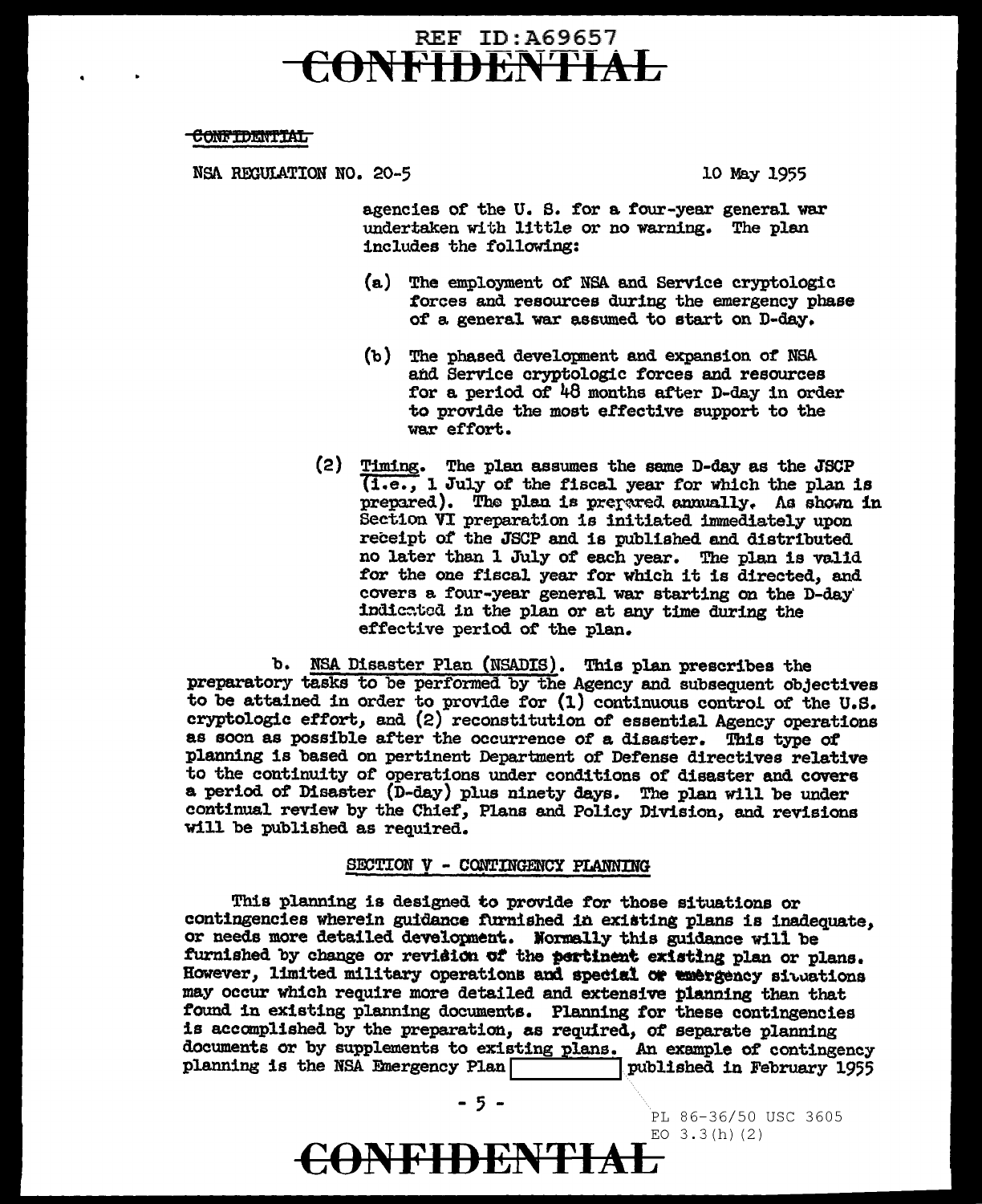### REF ID:A69657 **CONFIDENTIAL**

### OONFIDENTIAL

NSA REGULATION NO. 20-5 10 My 1955

to provide for certain emergency actions in that area.

### SECTION VI - PLANNING SCHEDULE

1. Schedule. The following schedule of NSA planning established cycles for the long, mid, and short-range planning activities of the Agency. Deadlines for the submission of portions of the various planning documents are established in order that each plan can be published on schedule. It is essential to successful accomplishment of these planning tasks that maximum working-level cooperation among planning elements in the Agency be maintained and that these deadlines be observed:

|                                                 |                                           | NGACP                            | NSAMRP NSALRE                |                                                            | NSADIS                                               |
|-------------------------------------------------|-------------------------------------------|----------------------------------|------------------------------|------------------------------------------------------------|------------------------------------------------------|
| JCS Guidance and Date<br><b>Distributed</b>     |                                           | <b>JSCP</b>                      | JSOP<br>31 Dec 30 Jun 30 Sep | JLRSE                                                      | DOD Directives                                       |
| Initiation of Annual<br>Preparation, Basic Plan | P/P                                       | 1 Jan                            | 1 May                        | 1 Aug                                                      | As Required                                          |
| Deadline, Basic Plan*                           | P/P                                       | 1 Feb                            | 1 Jul                        | l Oct*                                                     | As Required                                          |
| Deadline, Annexes                               | PROD<br>COMSEC<br>R/D<br>All Others 1 May | 15 Mar<br><b>15 Mar</b><br>1 May | 1 Aug<br>1 Aug<br>1 Sep      | 1 Nov<br>1 Nov<br>$1 \text{ Aug } 1 \text{ Dec }$<br>1 Dec | 90 Days after<br>Publication<br>of the Basic<br>Plan |
| Submit to Director                              |                                           | 1. Jun                           | 1 Oct                        | 1 Jan                                                      | As Required                                          |
| Revision                                        |                                           |                                  | Annual Annual Annual         |                                                            | As Required                                          |

\*NOTE: Information furnished with each Basic Plan will provide necessary guidance for the format and development of each final plan.

2. Changes or Revisions. Chiefs of Staff and operating elements will maintain a continuous appraisal of all planning documents in order to (1) determine the feasibility of implementation, and (2) insure that appropriate action is taken to effect pertinent alterations in the plan resulting from changes in the situation or conditions on which the plan is based. Recommended changes, deletions, or additions will be submitted promptly to the Chief, Plans and Policy Division. The Chief, Plans and Policy Division will issue changes as appropriate.

### SECTION VII - SUPERVISION

Supervision for the implementation of the planning prescribed herein is the responsibility of the  $\lim_{n\to\infty}$  Plans and Policy Division. The Chief's

## **CONFIDENTIAL**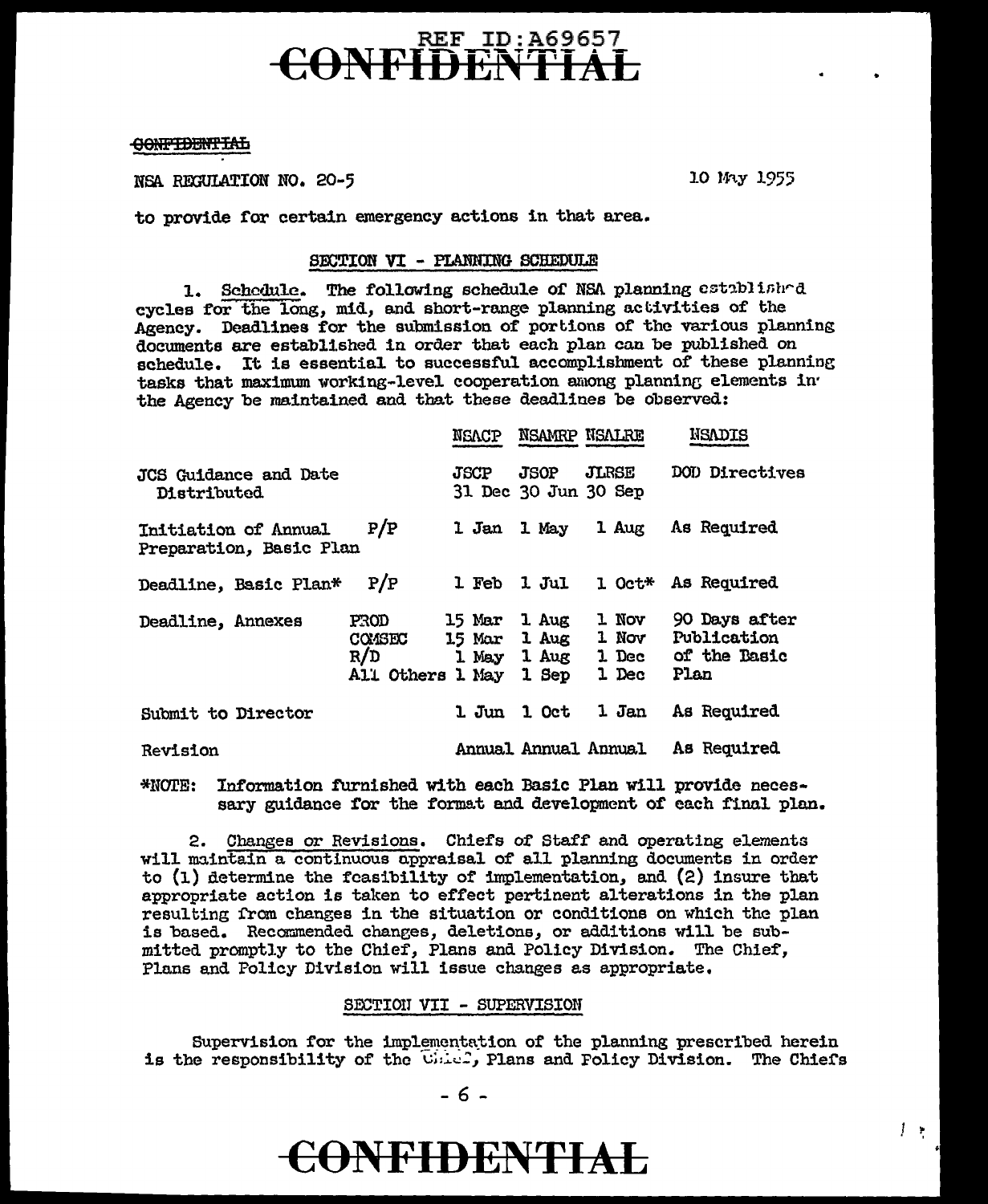### <u> ID:A6</u> CON

CONFIDENTIAL

NSA REGULATION NO. 20-5

10 May 1955

of staff and operating elements are responsible for the preparation of their respective portion of each planning document; this includes appropriate internal and external coordination, including exploitation of available sources of pertinent information, prior to submission of their planning documents to Chief, Plans and Policy Division.

. BY COMMAND OF LIEUTENANT GENERAL CANINE:

JOHN B ACKERMAN Major General, US Air Force Chief of Staff

OFFICIAL:

GEO. E. CAMPBELL Colonel, AGC Adjutant General

 $2$  incls: Appendices A and B

DISTRIBUTION III

t,

CONFIDENTIAL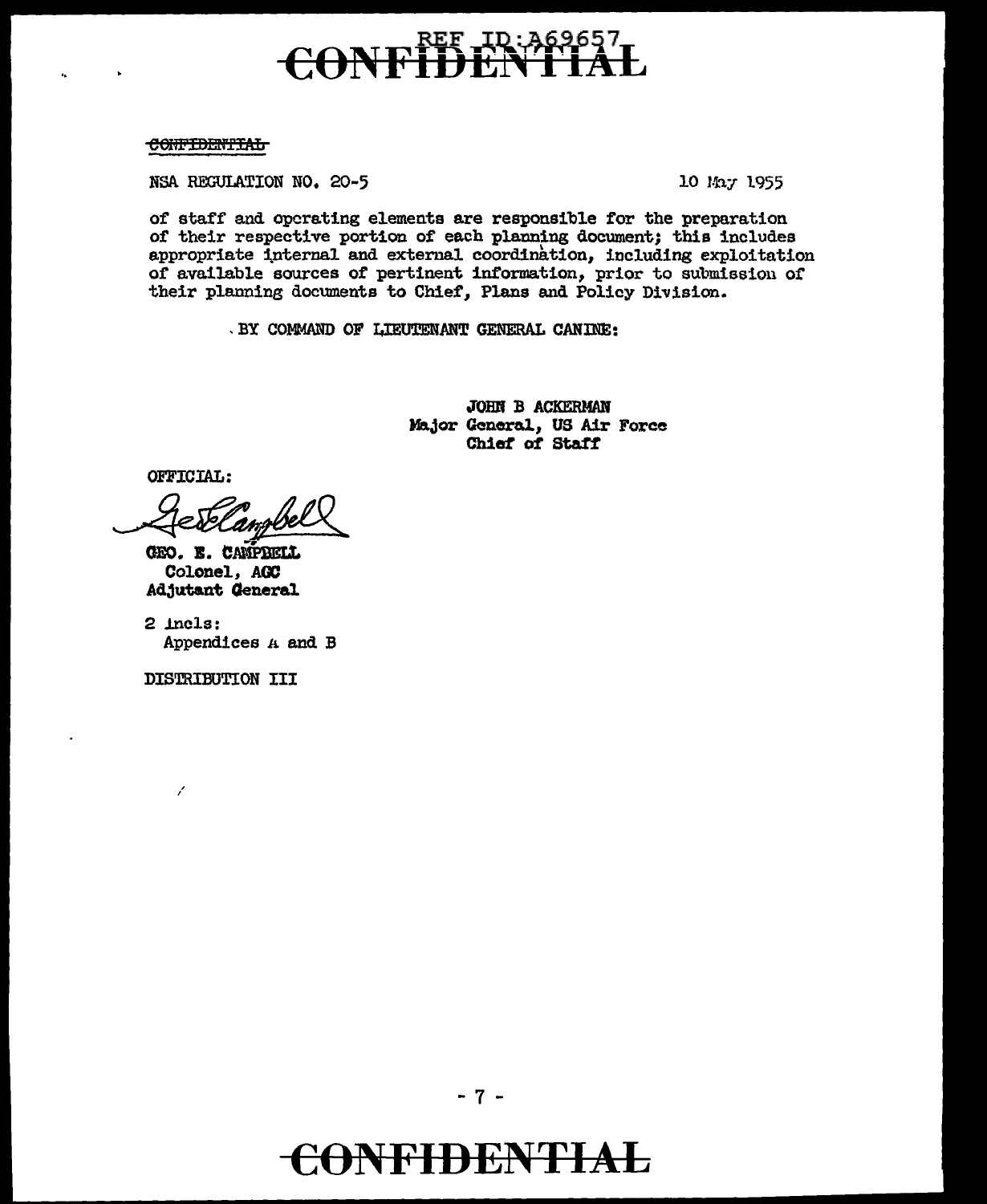### REF ID:A69657

### **INTERRELATIONSHIP OF NSA PLANS**



APPENDIX A TO NSA REGULATION Z0-5 dated 10 May 1955